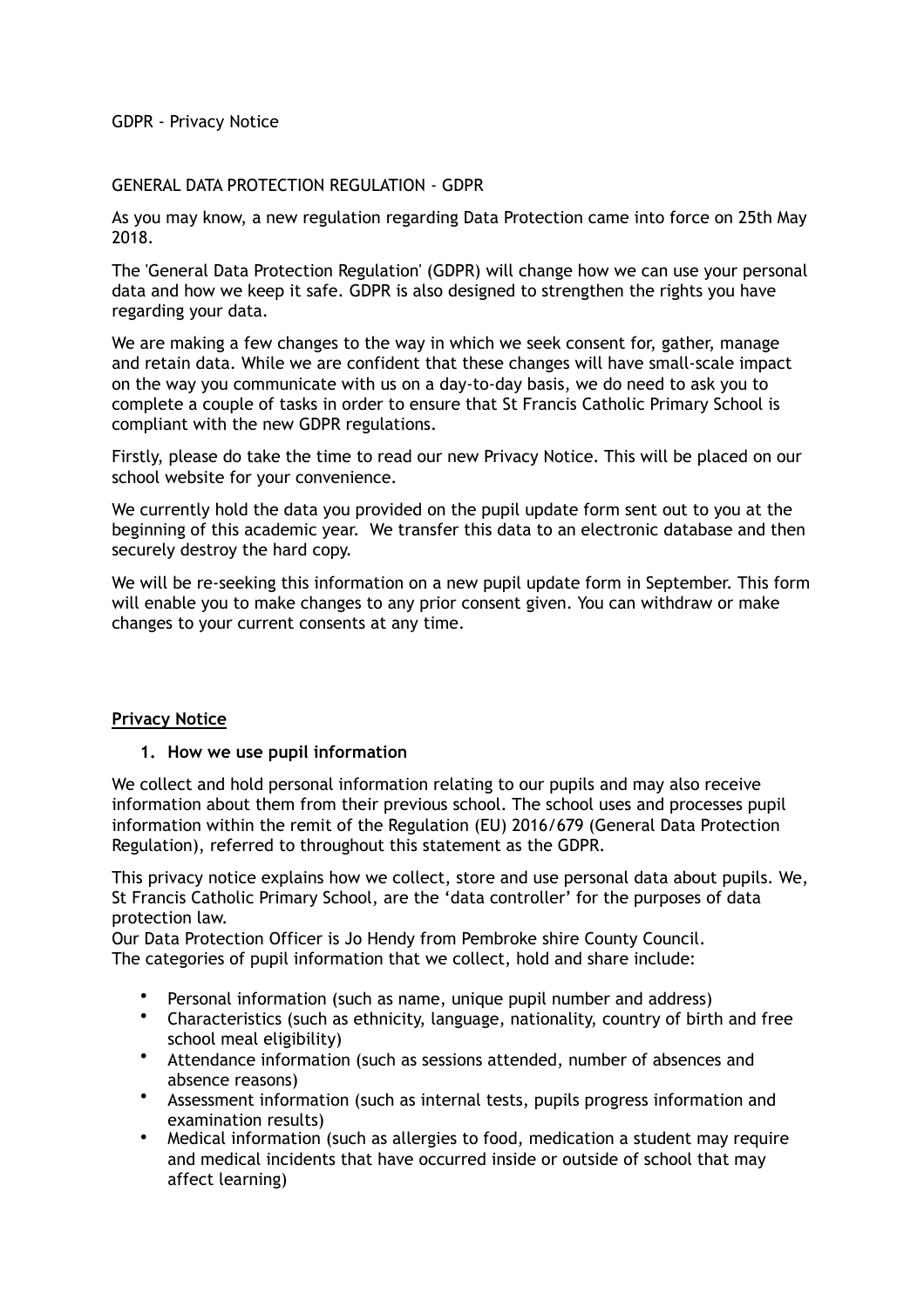- Special Educational Needs and Disabilities information (such as specific learning difficulties, specific medical needs and previous learning or medical needs)
- Behavioural information (such as rewards, achievements, incident slips and exclusions)
- Post 11 information (such as destinations data)
- Safeguarding Information
- Details of any support received including SEND information, care packages, plans and support providers
- Photographs
- CCTV images that may (in the future) be captured in school

We may also hold data about pupils that we have received from other organisations, including other schools, local authorities and the Department for Education.

# **2. Why we collect and use this information**

We use the pupil data:

- to support pupil learning
- to monitor and report on pupil progress
- to provide appropriate care and guidance
- to assess the quality of our services
- to comply with the law regarding data sharing

We collect and use pupil information under Article 6 and Article 9 of the GDPR, this enables the school to process information such as assessments, special educational needs requests, Departmental Censuses under the Education Act 1996 and the Education Act 2005, examination results and other such data processes that relate educational data to the individual within the requirements for the school to provide education for the individual.

# **Collecting pupil information**

Whilst the majority of pupil information you provide to us is mandatory, some of it is provided to us on a voluntary basis. In order to comply with the General Data Protection Regulation, we will inform you whether you are required to provide certain pupil information to us or if you have a choice in this.

### **How we collect your pupil information**

- Information may be collected in many different ways but predominantly as set out below:
- Face to Face
- If you attend our school, or we visit you, we may collect your personal data.
- Email
- If you email us we may keep a record of your email address and the email as evidence of the contact. We are unable to guarantee the security of any email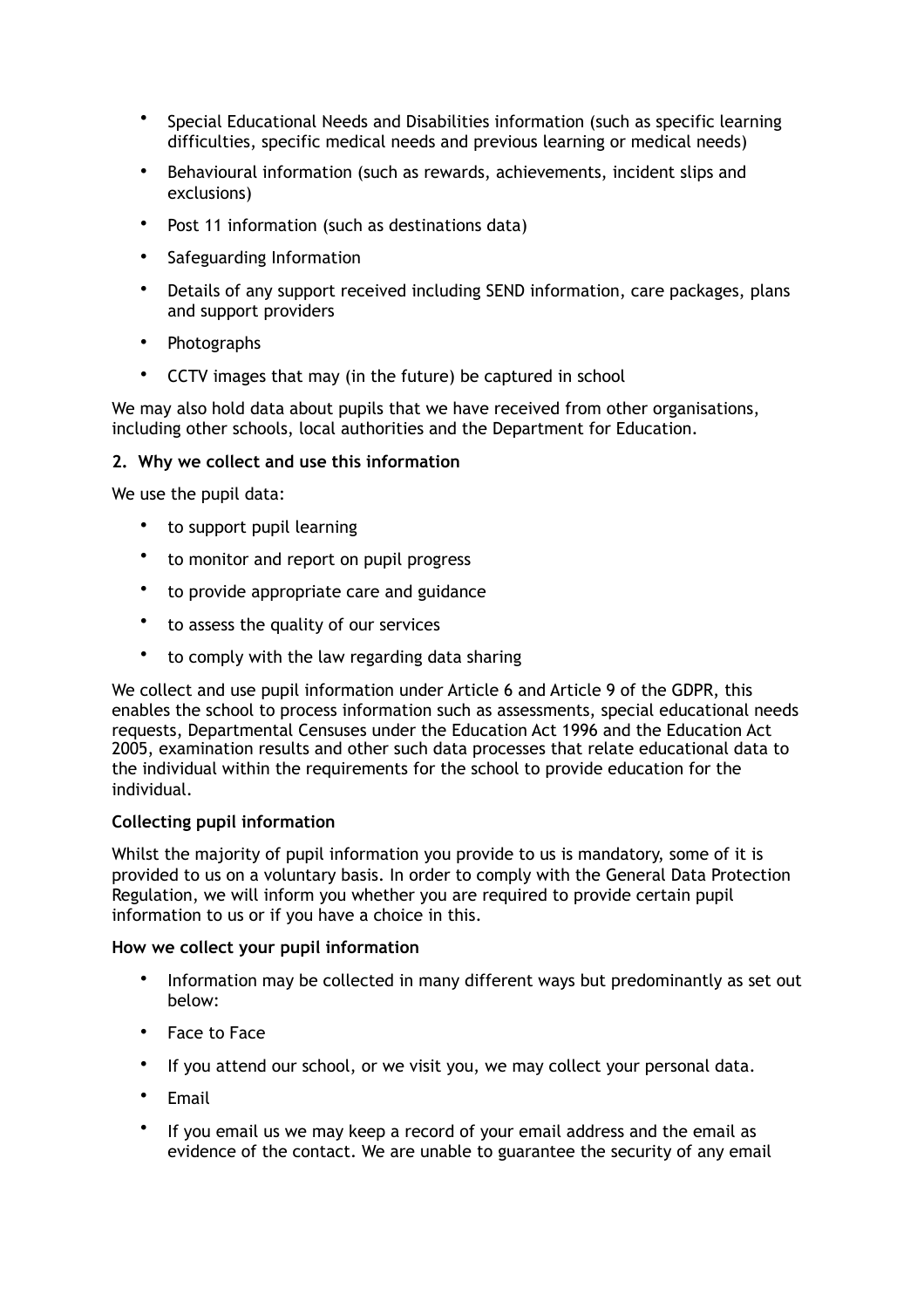initiated by you and we recommend that you keep the amount of confidential information you send to us via email to a minimum.

- Paper copies of information
- We collect information as detailed on our pupil update form. We may also store letters sent to us by parents and those we send to you.

## **How we store your pupil information**

We hold pupil data in line with the Data Retention Guidelines.

# **3. Who we share your pupil information with**

We routinely share pupil information with:

- schools and other educational environments that the pupils attend after leaving us
- our local authority
- Welsh Government
- the Police and Law Enforcement
- Health and Social Welfare Organisations
- Special Educational Needs agencies
- External agencies supporting families
- Examination Boards
- Estyn, Suppliers and Service Providers
- Charities and Voluntary Organisations (Friends)

# **Why we share pupil information**

We do not share information about our pupils with anyone without consent unless the law and our policies allow us to do so.

We share pupils' data with the Welsh Government on a statutory basis. This data sharing underpins school funding and educational attainment policy and monitoring.

### **Data collection requirements**

To find out more about data collection requirements for schools the Department for Education (for example; via the school census) go to https://www.gov.uk/education/datacollection-and-censuses-for-schools.

# National Pupil Database (NPD)

We are required to provide information about pupils to the Department for Education as part of statutory data collections such as the school census.

Some of this information is then stored in the National Pupil Database (NPD), which is owned and managed by the Department for Education and provides evidence on school performance to inform research.